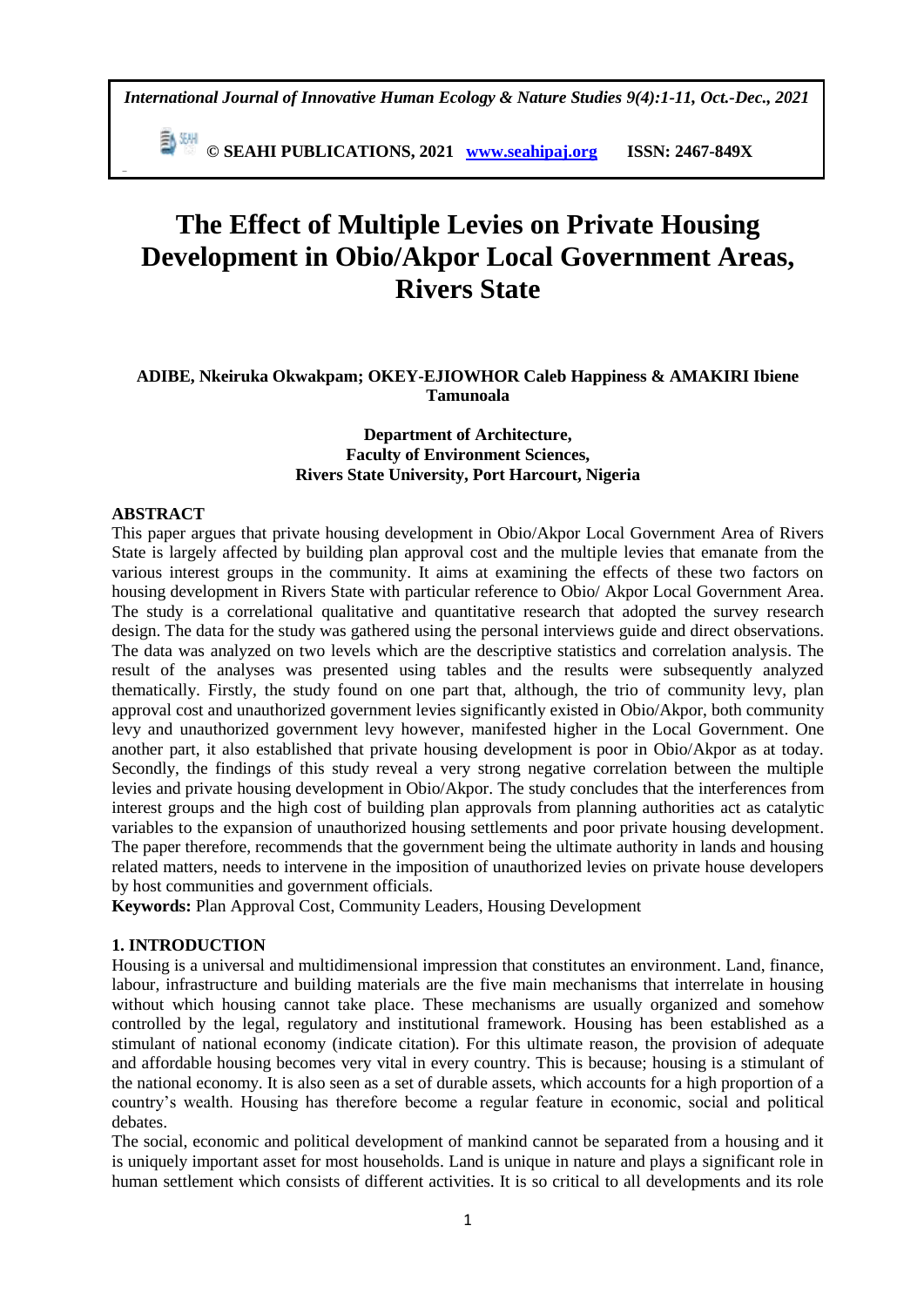can be seen as an entity distinct from other components. It is the major factor of housing production, without it, housing production cannot be achieved. The importance of land accessibility and its affordability in housing development in Rivers State cannot be over emphasized. Land value in major cities of developing countries has being on increased at an alarming rate and exerted an undue influence on housing affordability. Rapid growth and uncontrolled urban population in Nigerian leads to high demand for land which has eventually gets transmitted into increase in land value. Many authors have examined rapidly rising land value in developing cities but the effects of building plan approval cost and multiple levies from the communities on land value and housing development has not been fully dealt with, especially in Obio/Akpor Local Government Area of Rivers State.

This study therefore examined the effects of multiple levies from community leaders on land value and building plan approval cost on housing development in Obio/Akpor. It argued that a rapid rise in land value and housing unaffordability are not likely in the future limited to possible future economic and rapid population growth, but also as a result of multiple levies from Government agencies (building plan approval cost) and community leaders. It is therefore important for efforts to be made towards eliminating the effects these factors may have on housing development.

#### **2. Statement of The Problem**

There is no doubt that multiple levies play a part in private housing development in any global social setting. For instance, the Government authorities are involved in the construction of buildings where the client or building owner has to obtain formal requisite papers pertaining to the land upon which the building is to be erected. In addition, the land will have to go through rigorous registration process with the appropriate government authority in which fees and levies are charged, receipts and certificates are issued, and ultimately approval is obtained. Also the building must be constructed according to the construction plan or document, at the same time the specification from and contribution of different categories of professionals/workers (Architects, Engineers, Quantity Surveyors, Masons/builders, and other skilled and unskilled laborers on site). On another hand, the stakeholders in the community such as the Chiefs, traditional rulers, Community Development Chairmen (CDCs), Youths in the community, agents of the traditional rulers and even the so-called "tax force" come into the picture, playing various roles in the construction process.

These stated identified challenges have given rise to several related studies that focused on improving private housing developments. Most of these studies have however, focused on single variables such as the role of estate agents in housing development while some focused on the relatedness of these variables in a larger study population. Despite the submissions of these research efforts, the challenges encountered in private housing development still persist, particularly in this part of the world. Against this background, this study focuses on analyzing the impact the levies imposed by both government and other interest group such as the host communities have on the development of quality housing in Obio- Akpor.

# **2. Conceptual Frame Work**

As stated, the study is mainly focused on two variables – multiple levies and private housing development. The frame work below was used to guide the study.



**Fig 1:** Conceptual Framework depicting the relationship between multiple levies and private housing development.

**Source:** Researcher's Desk (2021)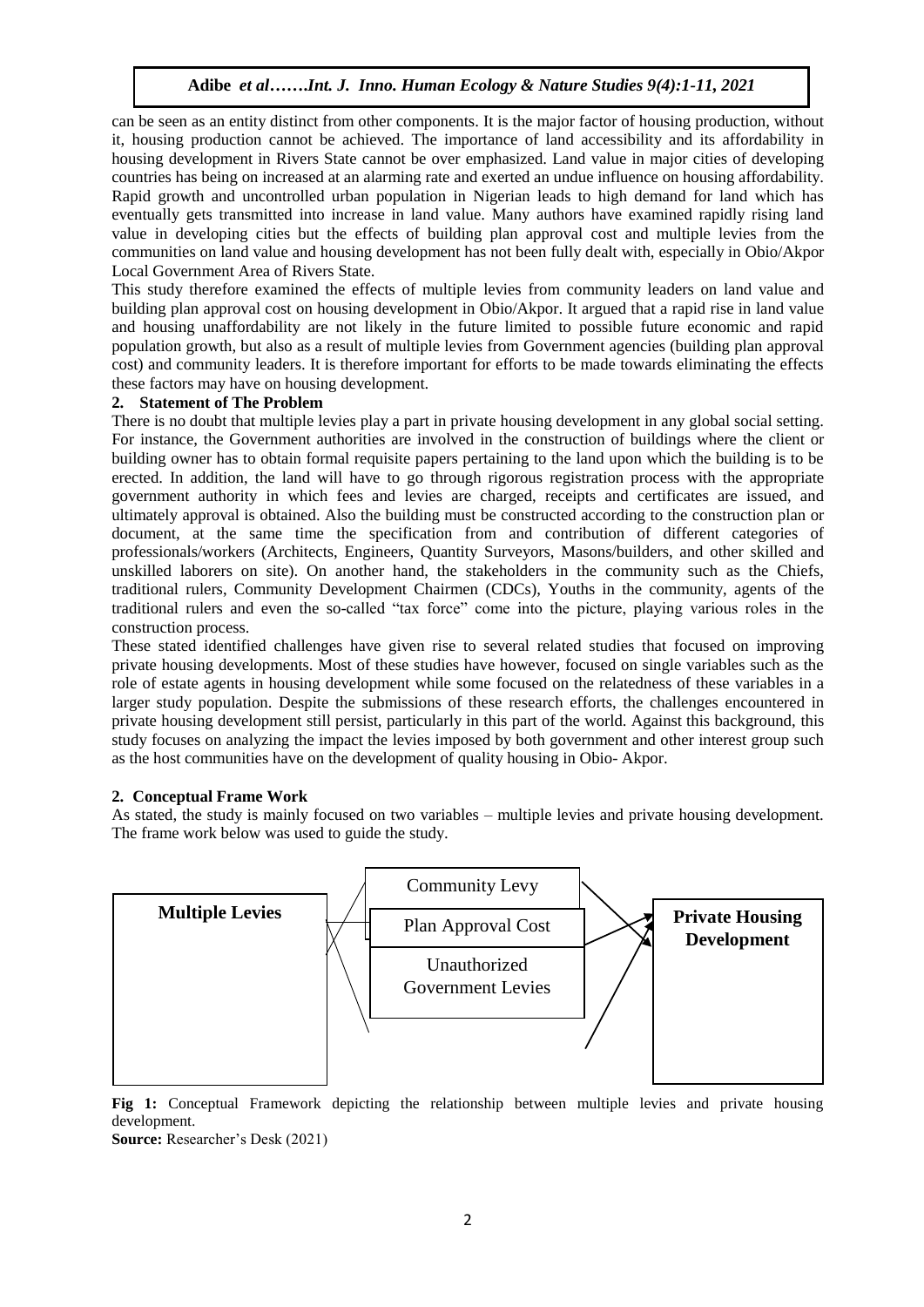# **Housing Development**

Housing provision in Nigeria is conducted by both the formal and informal sectors. Houses provided by formal sector housing are those houses provided by the public sector and the private sector, while the informal sector include houses that are self-built by individuals, and produced by families, cooperatives and community development efforts which do not adhere to official planning permits. The bulk of housing developments in Nigeria, generally, and Obio -Akpor, specifically, is carried out by the private sector. This includes houses that are provided by individuals (self-built), which forms about 90% of houses delivered. In contrast, there is minimal production of housing by small-scale enterprises, including real estate developers classified as the organised formal private sector, as well as the state.

# *Private Sector Housing*

In Nigeria, 80% of housing units are delivered through non-state controlled schemes (the private sector). In most cities in Nigeria there is a high proportion of privately-built housing, as individuals and households play a vital part in the production of housing units. Most urban households in Nigeria are made up of a mix of middle-income earners and low-income earners (Olatubara & Fatoye, 2006; Makinde, 2013).

According to FGN (2004) over 90% of houses in Nigeria are delivered through the private sectors initiatives where small-scale private landlords and individuals provide housing units. The variety of housing types provided reflect the diversity of socio-economic classes present in cities: higher-income earners inhabit deluxe owner-occupied housing, with middle income to the lower-income residents inhabit rental or shared housing as well as informal low-quality ones (Ndubueze, 2009). In Auchi, one of the main built-up regions in Nigeria, private initiatives have been responsible for the production of over 96% of the housing stock. Of these, a significant percentage was informally built by individuals without adhering to formal housing codes and planning laws. For example, in Auchi, 48% of housing is considered to be informal or unofficial (Ogu & Ogbuozobe, 2001).

# *Self-Built Housing*

Alagbe and Opoko (2013) define self-built housing as the process where a person is involved in the building of a permanent home from start to finish instead of paying a building expert. Self-built housing in Nigerian cities allows for personal engagement and autonomy with the process of housing delivery and as such the house mirroring tastes, conditions and ambitions of the person constructing the house are put to play (Alagbe & Opoko, 2013). Again, Turner (1976) argued that individual and social wellbeing are inspired when residents are given liberty to choose what type of housing to produce. However self-built housing is also limited by the financial realities of home owners. Self-built housing can either be privately provided or informally provided but as discussed earlier there is an alarming increase of informally self-built houses in Obio - Akpor.

To self-build a house in Nigeria, the first step is the acquisition of land. Land can be purchased from the government, or through traditional/community heads, or from families and land owners who are land speculators. The process of land acquisition is not straightforward and works to constrain housing delivery. Thereafter, the house is erected incrementally over time (over a period of 5-15 years for middle and low-income earners) by the 'household' (a term used to describe the owner of the house that is being erected or built) in line with their priorities and level of income, through a self-build process (Ogu & Ogbuozobe, 2001). After the purchase of land by the household, it is necessary to get the land surveyed by an official surveyor. Thereafter, the Architect designs the building; working drawings are prepared and taken to the Housing and Development Authority for approval. Several authors (Agbola, 1988; Ikejiofor, 1997; Ogu and Ogbuozobe, 2001; Alagbe and Opoko, 2013; Makinde, 2013; Collier and Venables, 2014) have identified that the problem of housing production is worsened by the existence of official standards which are foreign to Nigerian culture. Plans take a long time to be officially approved by the planning authority. Consequently, frustrated soon-to-be developers may build without gaining planning approval.

In some of Nigeria's states, the process of house-building is constrained by additional local practices which serve to further frustrate the efforts of self-builders. In Rivers state and other states within the federation such as Lagos, Delta, Bayelsa, and Imo, the household is not able to commence the building of a house until they have paid levies to a group of individuals who call themselves the 'Community Development Chairmen' (CDC). These payments of levies are required in addition to the numerous normal formal payments made to the relevant Local Government office to get the building approved. Levies are informal payments made to the traditional community leaders of the CDCs from which the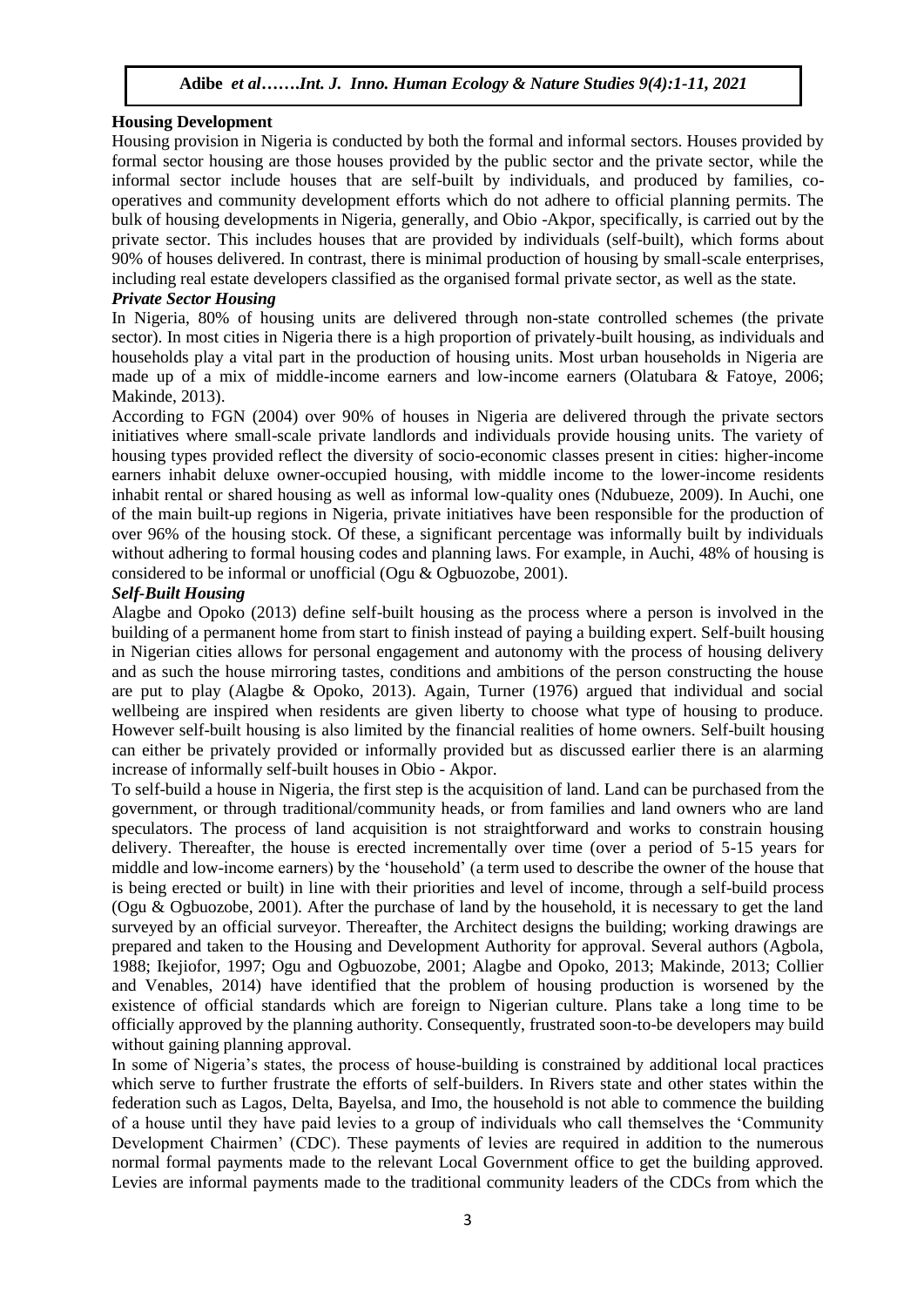land was purchased, and land purchased from private individuals is also levied by the CDCs. Such levies amount to significant sums of money over an extended period. There is no evident academic literature on this set of informal practices and their subsequent impact on housing delivery and housing quality.

# **Housing Development Challenges**

The scale of the housing shortage in Nigeria has not been fully established. This is because those in charge of housing management in the country do not have exact data and appropriate statistics (Alagbe & Opoko, 2013). Despite this, there have been attempts to approximate the scale of the housing shortage in Nigeria. In 1991, the National Housing Policy (NHP) detailed that 700,000 houses should be built yearly to reach the goal of providing 8 million houses by 2000 this was the figure which, the NHP concluded, was needed to meet the housing deficit in the nation (FGN, 1991; COHRE, 2004 (in Alagbe & Opoko, 2013); Okonjo-Iweala, 2014). According to Okonjo-Iweala (2014) the housing units constructed annually is about 100,000 and an average of 80% of the people living in Nigeria live in informal housing beset with the problems relating to low quality and a lack of infrastructural facilities (FGN, 2009).

It is assessed that, in financial terms, the sum of N12 trillion (Naira) (about £45.3 billion) is needed to address the current shortage (Alagbe & Opoko, 2013). It is also estimated that a minimum sum of 56 trillion Naira (about £211Bn) is required to produce an average of 720,000 houses annually within a 20 year time-frame in Nigeria to meet housing requirements (Alagbe & Opoko, 2013); (Makinde, 2013); (Waziri & Roosli, 2013).

While specific causes for the housing shortages vary across the country, in Obio - Akpor, the primary problem is the low income of residents. This is a problem because a privately-built house is expected to meet official planning laws, as well as the other costs incurred during the process of house construction (Udechukwu, 2008; Makinde, 2013). One major index that illustrates that there is a housing deficit in Obio - Akpor is the high occupancy rate which ranges from 5-8 persons per room; this is significantly above the official standard of 2-4 persons per room (Omuta, 1986); (Fiadzo, 2004). One reason for this is that most of the housing stock is traditional in form, and the sharing of one room by more than two persons along with the sharing of individual housing units by several households is a central feature of housing in Obio - Akpor.

# *Access to Finance*

The problem of housing finance is one of the most significant factors informing housing delivery and influencing urban policy. Various authors have argued that the establishment of an appropriate system of finance may enhance the production of housing in any given society (Udechukwu, 2008; Makinde, 2013; Okonjo-Iweala, 2014; Mukhtar, Amirudin & Mohamad, 2016). The governments of some countries have revamped their financial institutions to motivate the involvement of private sector funding organisations in providing finance for the delivery of housing (Mukhtar *et al.,* 2016). As argued by, Makinde, (2013) and Mukhtar *et al.,* (2016), in Nigeria the delivery of housing is bedevilled by a lack of an adequate system of housing finance and this undermines the production of housing.

In Nigeria, housing finance is categorised into formal and informal (Nubi, 2000; Makinde; 2013 and Mukhtar *et al.,* 2016). The formal includes financial institutions such as the Commercial Banks, Federal Mortgage Bank of Nigeria (FMBN), and Specialized Development Banks. In contrast, informal sources of housing finance are typified by individuals saving money for extensive periods of time in order to build a house. Most houses delivered in Nigeria (80%) are provided through the practice of long-term individual savings (Makinde, 2013; Udechukwu, 2008 and Mukhtar *et al.,* 2016). Other informal sources of finance include; voluntary housing movements and different credit co-operative organisations and individual moneylenders (Okonjo-Iweala, 2014; Makinde, 2013 and Udechukwu, 2008). While the informal sources tend to contribute to the finance required for housing delivery, its influence on the delivery of housing cannot be statistically measured due to such practices being largely unplanned and unrecorded. They also differ in scope of operation (Adedeji & Olotuah 2012).

Embedded in the formal financial mechanisms are institutions that make access to this form of finance problematic to many people who desire to build a house. The National Housing Policy of Nigeria (NHP) 1991 set up a dual system of housing finance. In the 1991 housing policy, the first system of housing finance was the Primary Mortgage Banks (PMBs), while the second system was the Federal Mortgage Bank of Nigeria (FMBN) established in 1977 to provide finance for the delivery of standard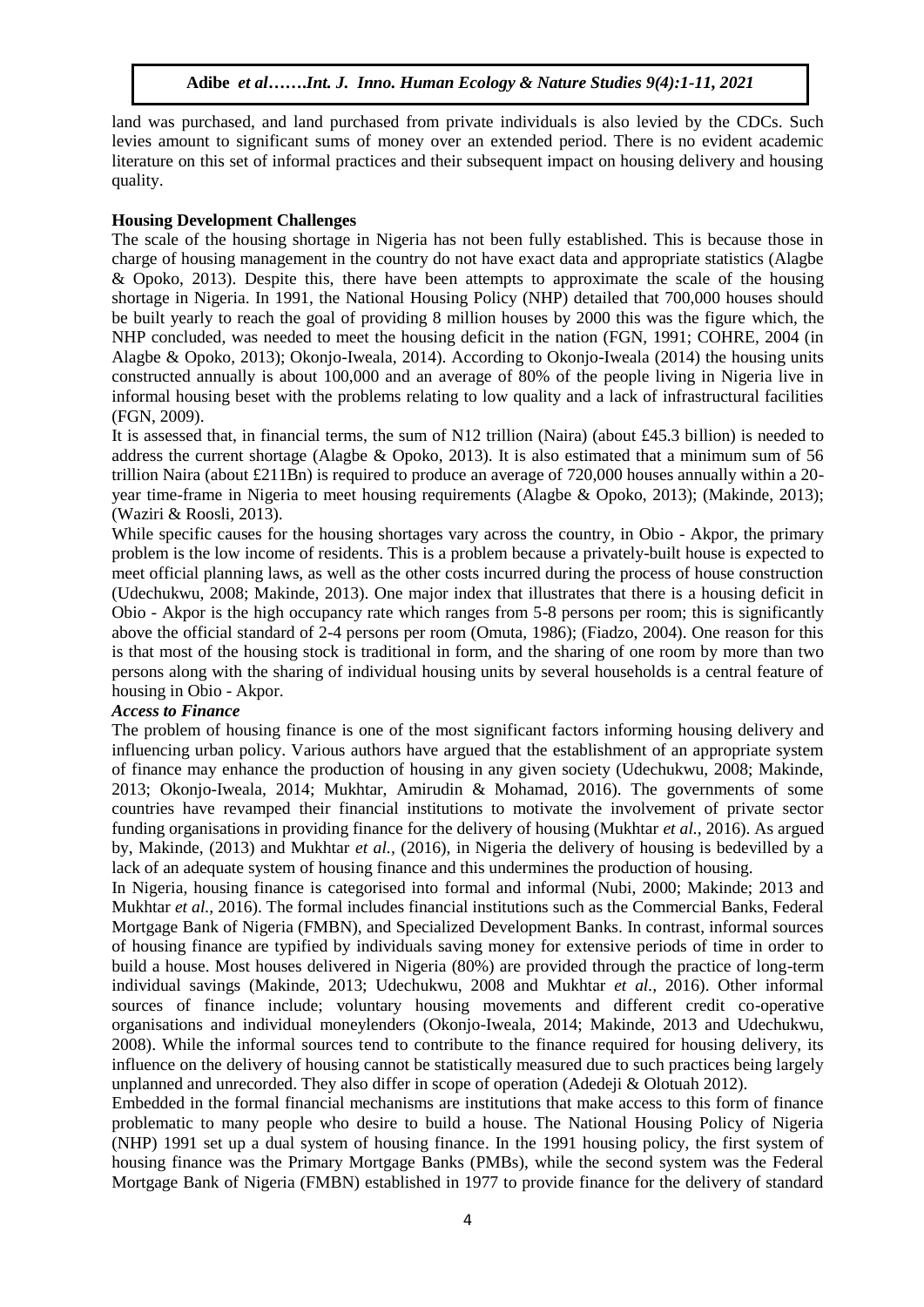housing for the people. One primary role of the FMBN is to direct and manage the PMBs. However, this role has been reassigned to the Central Bank of Nigeria (Makinde, 2013). Two of the aims of the FMBN are to enhance the creation and expansion of PMBs banks nationally and to provide funds to housing funds. It was established to supervise the National Housing Fund (NHF) which ensures that obligatory contributions are made into the fund by private and public servants employees (Sanusi, 2003; Makinde, 2013). In 1992, the NHF was established to provide long term mortgages at affordable rates to people. Nevertheless, the rate and level of achievement has not been successful because only 12,000 persons have benefitted out of a total of 3.8 million eligible contributors who made applications for loans (Okonjo-Iweala, 2014).

To be able to apply for the NHF loans some requirement needs to be fulfilled, these include earnings of over 3,000 naira annually and contribution of 2.5% of employees monthly basic earning must be paid. These compulsory contributions and the long wait to access these funds tends to limit the ability of workers to access this source of funding (Okonjo-Iweala, 2014). Furthermore, the interest paid on such loans must not surpass 9% with a repayment period of about 30 years. In addition, the finance awarded to any individual applicant must not exceed 5 million naira (Udechukwu, 2008). This, in current times, is insufficient to construct a quality house and is also unaffordable to a large number of the population of Nigeria.

The ability to deliver housing in Nigeria through accessing formal financial mechanisms has been bedevilled by multiple challenges. These include issues of housing finance such as; where people are constrained by diverse institutional bottlenecks as explored above, the bureaucratic processes of getting titles for land ownership which impedes the disbursement of the NHF funds, high inflation and interest rates in the country, and the inability of individuals and developers to access long-term loans (Udechukwu, 2008; Mukhtar *et al.,* 2016).

#### *Government Impositions and Laws*

In Nigeria, a three-tier system of administration is employed in governance. This includes Federal, State and Local Government Area. Olomola (1999) argued that before 1854, and preceding colonial government in Nigeria, land-use management was vested in the hands of community heads or rulers in diverse neighborhoods. These included the *Obi*s in the eastern part of the country, the emirs in the northern part of the country, and the *Oba*s, in the southern and western parts of the country. These leaders had lawful rights to allot, re-allot and oversee land-use within their different domains. During the commencement of the foreign administration in 1854, great vagaries were observed in Nigeria landuse structure. The traditional and development systems deteriorated particularly in urban regions. Throughout the colonial era, the control of land was vested primarily in the state with individuals, traditional leaders and neighborhood leaders devoid of such authority. Colonial practices of formal urban planning were introduced, which superseded other practices. Consequently, the 1946 Nigeria Town and Country Planning Ordinance encouraged planning growth nationwide through planning policies. Following independence in 1960 several local governments in Nigeria retained the 1946 Town and Country Planning Ordinance as Town and Country Planning Law: specifically, as Chapter 123 of the laws of Western Nigeria 1959, Chapter 130 of the Northern Nigeria and Chapter 155 of the laws of Eastern Nigeria (Oduwaye, 2006). For instance, 1992, the government passed the *Nigeria Urban and Regional Planning Law Decree No. 88* in order encourage inclusive planning across different states within the Nigeria federation. The urban development section 5 of the law states that:

… for the initiation, preparation and implementation of the national physical development plans, the Federal, State and Local Planning Agencies, shall establish and maintain, respectively, National Urban and Regional Commission, a state Urban and Regional Planning Board in each state and the Federal Capital Territory, Abuja and a Local Planning Authority in each Local Government Area (Oduwaye, 2006). Therefore, in terms of physical planning and development within Nigeria, the three tiers of government play some role in relation to issues regarding land-use, housing, and physical development which are controlled by the federal, state and local government at their different level of jurisdiction.

#### *Cost of Building Materials*

Several reports have shown that access to building materials due to the high cost of building materials is problematic and impinges on the quality and quantity of housing development, however the result of this study indicate that getting access to building materials is problematic and getting access to quality building material is problematic for house developers because of cost, because this problem derives its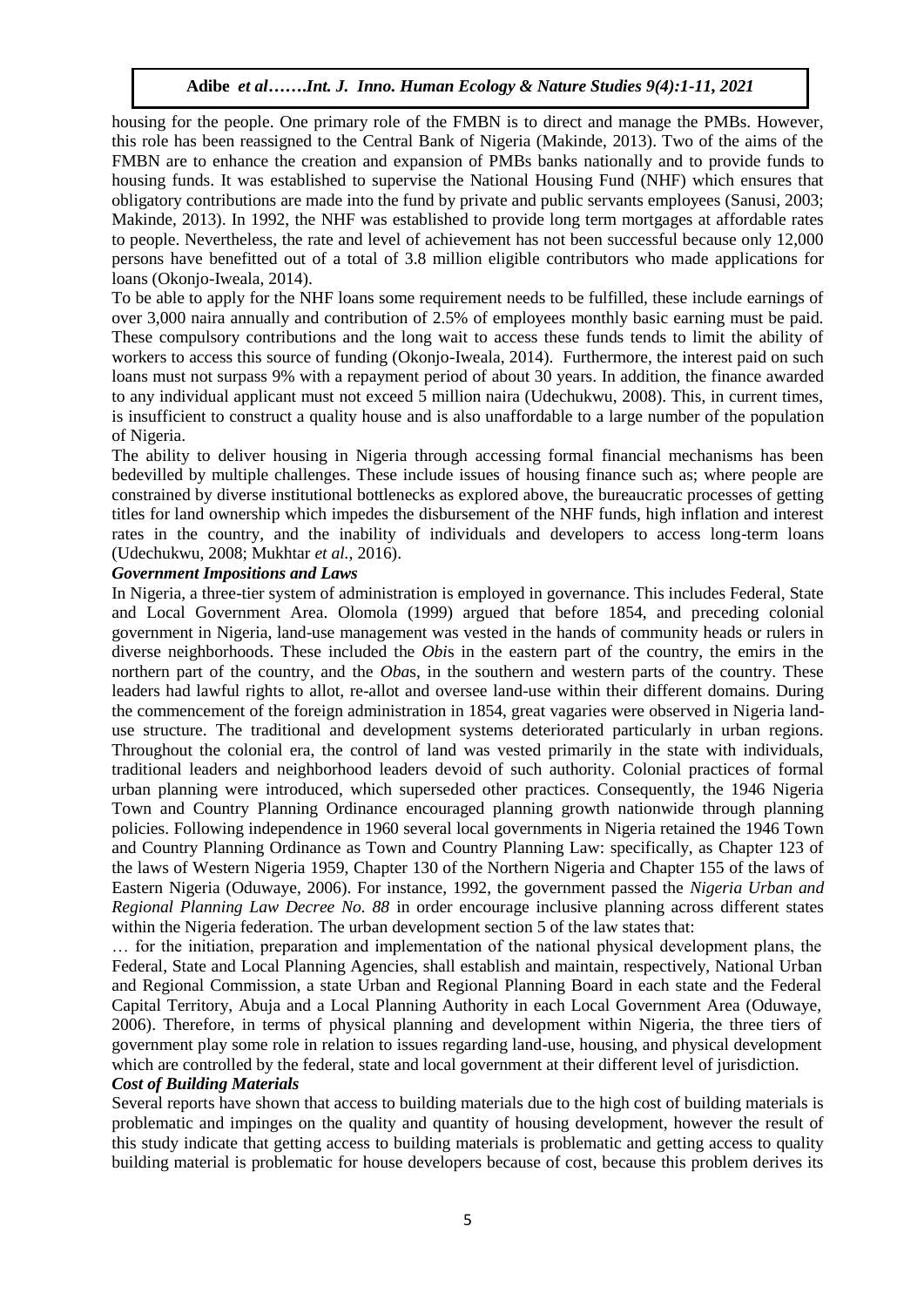roots from the enthusiasm for imported goods which are of exorbitant prices and many are of inferior quality.

Furthermore, in the past despite the extensive importation of building materials, the demands for building materials by house developers were still unmet and as a result there were great shortages (Udechukwu, 2008; Makinde, 2013 and Collier and Venables, 2014). Nevertheless, the effect of enthusiasm for imported goods has enhanced massive importation of building materials of different sorts into Nigeria and the country has become a key destination for many imported goods of diverse quality.

As noted, prices of building materials are unusually expensive in Port Harcourt because of Nigeria's high dependence on imported goods; over 60% of building material are imported (Makinde, 2013). Also, the failure of the government of Nigeria to stimulate the production of building materials locally to meet the building capacity of housing delivery has been notable (Collier and Venables, 2014; Makinde, 2013). Udechukwu, (2008) therefore argues that for the delivery of a single housing unit, building materials form 75% of the cost of building. Most houses produced in the case study areas use sandcrete blocks made from high proportion of cement (Mukhtar & Amirudin, 2016) and the cost of a bag of cement at present is between  $\mathbb{N}3,700$  and  $\mathbb{N}4,300$ . This is a high price for low and middle income residents, contributing to their difficulty in building quality houses. This is because of the high cost of building materials, the price of constructing a simple 3-bedroom house in Nigeria, according to Okonjo-Iweala (2014), is US\$50,000 as against the cost of producing such houses in South Africa (US\$ 36,000) and India (US\$26,000). Also, as evidenced by these interviewees they had to buy low quality material to build since they cannot afford the quality ones which cost more.

This is why the inability of most interviewees to purchase quality building materials due to its high cost significantly impacts on the quality of housing produced by the different socio-economic groups in the case study area. However, as evidenced by Mr Arthur, Mrs Ndidi, and Mr John, if building materials are locally sourced and provided at cheaper rate and of good quality and made available to house builders, housing cost can be reduced. This echoes similar findings from Yeboah (2005), Udechukwu, (2008), Makinde, (2013) and Mercer, (2014). The ability for people to produce more quality houses will therefore be enhanced with more attention given to the production of locally-developed materials so that people can avoid the costs of buying imported goods.

# **Aim and Objectives of the Study**

The study aims to investigate how multiple levies facilitate or constrain quality housing delivery in Obio/Akpor. To achieve this aim, the study focused on the following objectives:

- **1.** It investigated how plan approval cost is related to private housing development in Obio/Akpor Local Government Area.
- **2.** It examined how levies imposed by host communities relate to private housing development in Obio/Akpor Local Government Area.
- **3.** It investigated the relationship between the levies imposed by Community Leaders and private housing development delivery in Obio/Akpor Local Government Area.

# **RESEARCH METHODOLOGY**

A qualitative and quantitative approach was used to explore the objectives of the study. This method is relevant because it aims to provide a nuanced understanding of complexity, detail and context and contextual understandings based on rich, detailed and nuanced data (Mason, 2002).

On one hand, a qualitative approach is adequate for this research because of the need to better understand peoples' subjective understanding and opinion of their housing and its quality in addition to understanding what enhances or constrains the development of private housing within the case study area. Subsequently, semi-structured interviews, observations, and visual methods were employed to get appropriate data.

The population of this study covers 5 communities in Obio/Akpor Local Government Area comprising of Rukpokwu, Rumuodomaya, Igwuruta, Igwuruta Alia, Eliozu, and Eneka. Due to the small size of the population, a census method was applied in which the entire 5 communities were used as the sample size of the study. However, 7 representatives from each community were chosen as participants of the study. Therefore, a total of 35 participants were chosen for the study. Data from these communities delivered a rich presentation of the role of government and community levy institutions in private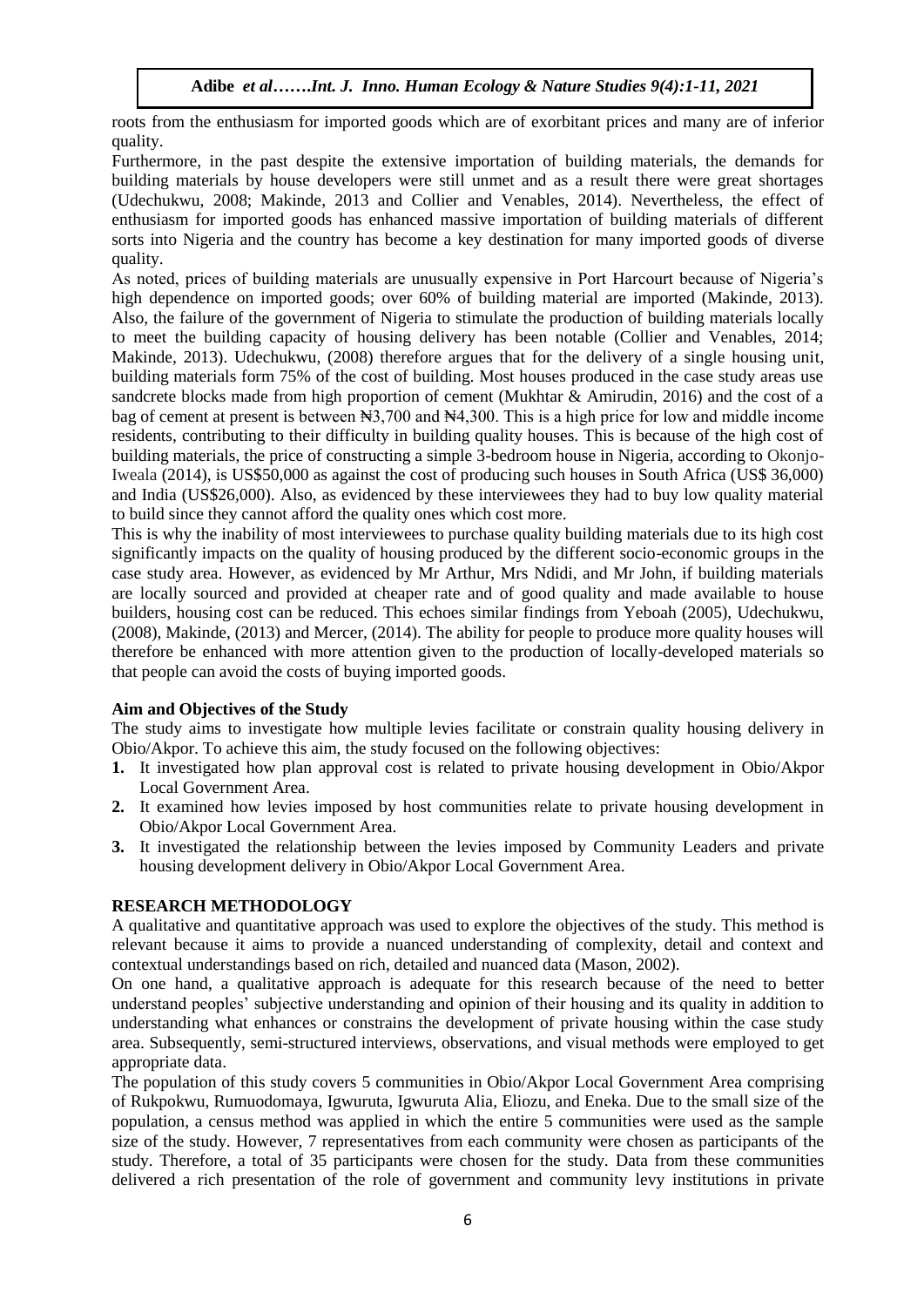housing development in the Local Government. More so, Malterud, Siersma, and Guassora (2016) suggest that scholars could choose a sample size based on the level of possible information that can be retrieved from the intended participant.

In order to collect data for this research, one set of interviews conducted cut across four main groups of people. The first group are the tenants, the second are prospective house owners who are currently tenants, the third group are the house owners; either self-built houses or outright purchase houses and private developers, and the fourth group are the government officials. The second set of interviewees was focused on stakeholders in the communities comprising of the Chiefs, traditional rulers, youth representatives and CDC chairman. The four groups of participants were chosen based on their involvement with housing development processes. The aim of speaking to these groups was to get a better understanding of what quality housing delivery involves as well as an understanding of their experiences and perceptions of what constitutes quality housing. The interviews were conducted in both English and Pidgin English.

In this study, structured and semi-structured interview consisting of a series of open-ended questions were prepared to attain constructed knowledge. A list of questions were prepared for the execution of the interview process in order to get a smooth flow or responses, as well as to regulate the direction of flow in the interview meetings. The data gathered were analyzed on two levels, one being the descriptive statistics showing the mean score, and two being the correlation analysis showing the level, nature and direction of the relatedness of the variables.

| <b>Classification of Respondents</b> | <b>Number of Participants</b> |  |
|--------------------------------------|-------------------------------|--|
| <b>Tenants</b>                       |                               |  |
| 2. Home-Owners/Private Developers    |                               |  |
| 3. Government Officials              |                               |  |
| 4. Community Leaders (CDC's)         |                               |  |
| <b>Total Interviews</b>              | 35                            |  |

|  | <b>Table 1 - Classifications of Respondents</b> |  |  |
|--|-------------------------------------------------|--|--|
|--|-------------------------------------------------|--|--|

**Source**: From author's fieldwork

# **ANALYSIS AND PRESENTATION OF RESULTS**

The data gathered were subjected to two levels of analyses to help in understanding the manifestations of the study variables and at the same time address the study aims and objectives. The first analysis is the descriptive statistics which analyzed the responses of the participants such that the mean score for each of the four variables was determined. The second analysis measured how multiple levy related with private housing development.

# **3.1 Descriptive Statistics**

# **Table 2: Descriptive Statistics of Variables**

|                        | Mean | <b>Std. Deviation</b> |    |
|------------------------|------|-----------------------|----|
| <b>Private Housing</b> | 1.36 | .623                  | 35 |
| Development            | 3.25 | .674                  | 35 |
| <b>Community Levy</b>  |      |                       |    |
| Plan Approval Cost     | 2.09 | .633                  | 35 |
| Unauthorized           | 3.59 | .654                  | 35 |
| Government Levy        |      |                       |    |
|                        |      |                       |    |

**Source:** SPSS 22.0 Output (2021)

Table 2 shows the result of the descriptive statistics for the study variables. With a mean score of 1.36, Private Housing Development shows to be poor in Obio-Akpor. Furthermore, the mean scores of 3.25 and 3.59, shows Community Levy and Unauthorized Government respectively manifested highly in the communities in Obio-Akpor. Finally, with the Plan Approval Cost having a mean score of 2.09 it shows that it manifested averagely in the communities. The standard deviation ranging from .623 to .674 which is less than 1 shows an acceptable variability to the responses of the respondents.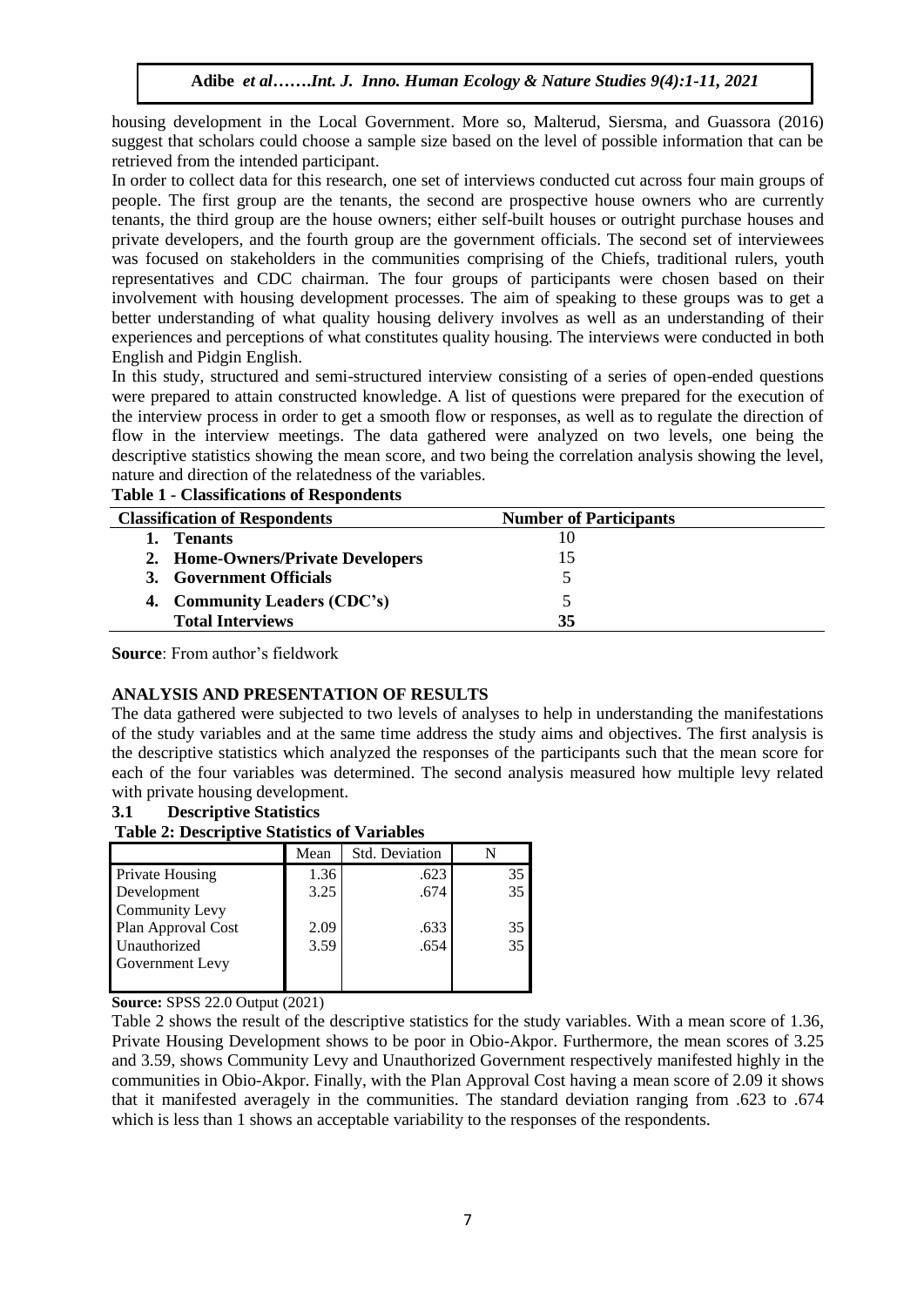| Tuble of Collemnon Republic for the remaining been centraliple fletted and Flitare Romanis<br><b>Development</b> |                            |                 |                                |
|------------------------------------------------------------------------------------------------------------------|----------------------------|-----------------|--------------------------------|
|                                                                                                                  |                            | Multiple Levies | Private Housing<br>Development |
|                                                                                                                  | <b>Pearson Correlation</b> |                 | $-722**$                       |
| Multiple Levies                                                                                                  | Sig. (2-tailed)            |                 | .000                           |
|                                                                                                                  | N                          | 35              | 35                             |
|                                                                                                                  | <b>Pearson Correlation</b> | $-.722**$       |                                |
| <b>Private Housing Development</b>                                                                               | $Sig. (2-tailed)$          | .000            |                                |
|                                                                                                                  |                            | 35              | 35                             |

# **7.2 Correlation Analysis Table 3: Correlation Result for the relationship between Multiple Levies and Private Housing**

**Source:** SPSS 22.0 Output (2021)

For this level of analysis, the responses on community levy, plan approval cost and unauthorized government were transformed as one variable (multiple levies) statistically and related to private housing development in Obio-Akpor. The result showed a correlation (r) value of -0.722 with a significance value (p-value) of 0.000 which is  $< 0.05$ . The result indicates that there is a very strong negative relationship between multiple levies and private housing development in Obio-Akpor. This implies that private housing development will continue to decline as multiple levies increase in Obio-Akpor. The result from the qualitative interviews somehow corroborates this relationship as most of the respondents from the tenants and house owners' bloc mentioned that the high level of community levies, house plan approval cost and unauthorized government levies they encounter has drastically affected their house development plans.

# **DISCUSSION**

Firstly, the findings of the study reveal on one part that, although the trio of community levy, plan approval cost and unauthorized government levies significantly existed in Obio-Akpor, both community levy and unauthorized government levy however, seem to be more prominent in the Local Government. On another part, the study established that private housing development is poor in Obio-Akpor as at today. Secondly, the findings of this study reveal a very strong negative correlation between the multiple levies and private housing development in Obio-Akpor. This identified relationship is further explained from the descriptive statistics as its found that while the component variables of multiple levies manifested highly, private housing development manifested poorly in Obio-Akpor. It further established that Government institutions and processes are shown to be problematic in private housing development in Obio - Akpor Local Government as most participants indicated in their interviews. For example, the process of getting planning permission from the state was highly problematic. This corroborates the finding of Makinde, (2013), Ikejiofor (1988) and Udechukwu (2008). The findings further indicate that each stage was beleaguered with problems such as delays in gaining documentation for plan approval, and delays in plan approval processes and the high cost of plan approval. Also, one striking finding evidenced by the present research is that the process of plan approval/planning permission is also beset with other, less well-documented dimensions of this problem. These include difficulties in the provision of levy certificates by potential house builders, and the production of floor plans drawn by certified professionals with covering letters to show proof of certification by the professionals to the housing parastatals which tends to increase the cost of housing construction. Together, the difficulty in accessing the levy certificate coupled with its very high cost, and the exorbitant cost of getting planning approval, impacted on the cost of housing delivery as showed in our result.

In addition, the study revealed that the analysis of informal processes through which land is acquired and house building regulated is vital in providing a nuanced understanding of quality housing delivery. For this, our participants agreed that the informal processes such as '*matching ground*', community youth demands, palace fees, etc. have contributed to the frustrations faced in developing private houses in the community.

#### **CONCLUSION**

This paper succeeded in exploring the effects of multiple levies on private housing development in Obio - Akpor. With the adoption of a qualitative and quantitative research method and the use of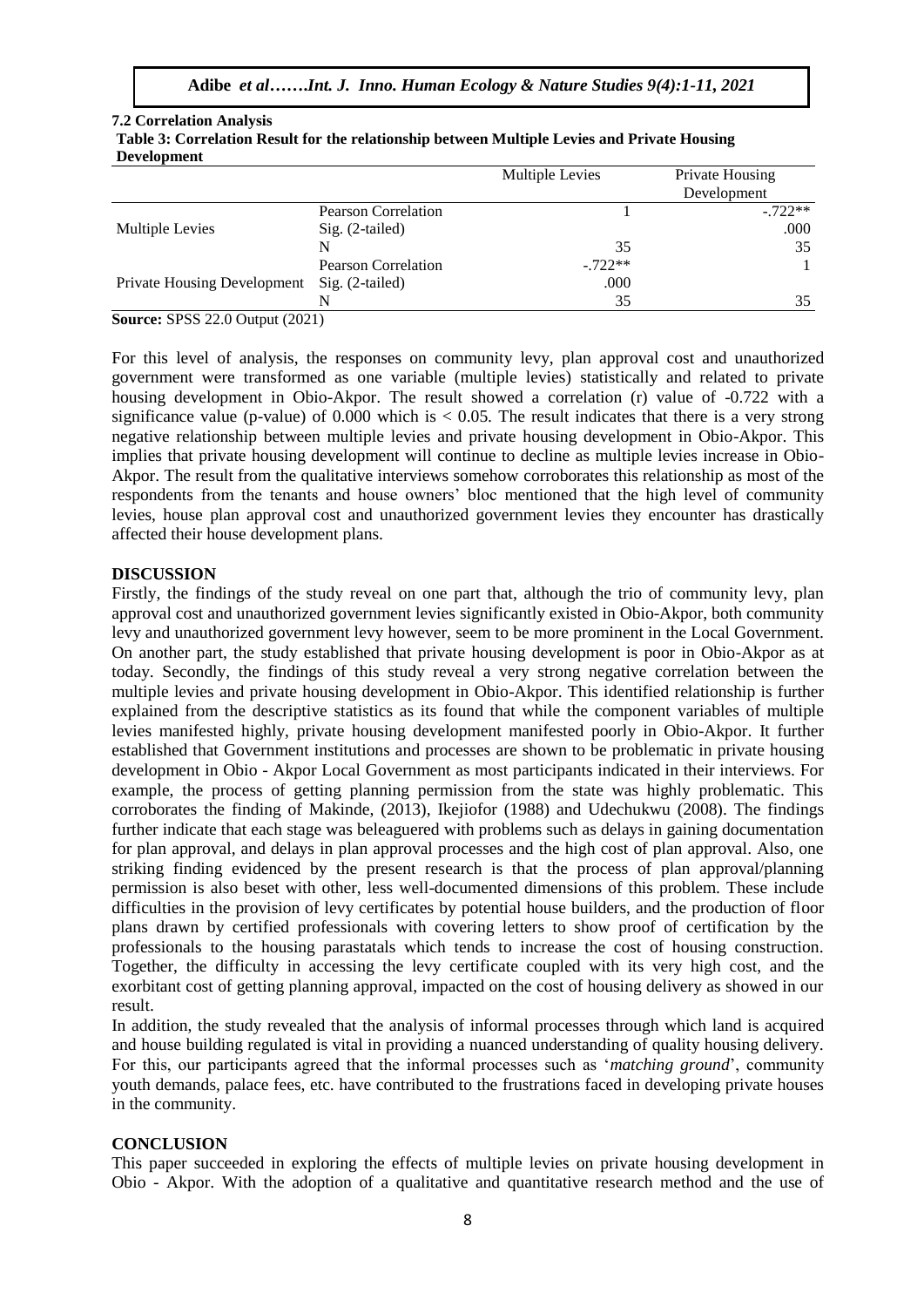interviews, data was accessed to measure the level of impact community levies, plan approval costs and unauthorized Government levies have on private housing development in Obio-Akpor Local Government. The research specifically found that both the government and community levy institutions (such as rules from the state and non-state actors and the CDCs) have a great impact on the quantity and quality of housing development in Obio – Akpor and the need for government to intervene and cut down these levies. Other factors impacting on the construction of quality housing in Obio - Akpor are shown to include the laissez-faire attitude of government, access to finance, problems of land acquisition, high prices of building materials, as well as the activities of dishonest and unskilled workmen, etc. All these are put forward as constraints to the delivery of quality housing in Obio – Akpor.

These related particularly to the multiple levies collected by the CDCs in all the case study areas.

There are marked variations in levies paid depending on the neighbourhood, proximity of land to main access road and the type of house to be constructed. The collection of levies by the CDCs at every stage of housing construction occurred irrespective of neighbourhood and socio-economic levels of house developers; yet differences between neighbourhoods were apparent, and analyses across the diverse neighbourhoods revealed that there were variations in amounts paid. The GRA neighbourhood accounted for highest levies paid. This impacted on the cost of housing delivery, created longer finishing times, in addition to insecurity of tenure which together constrains the quality of housing delivered in Obio – Akpor.

#### **RECOMMENDATIONS**

Having established the negative relationship that exists between multiple levies and private housing development in Obio/Akpor Local Government Area in Rivers State, the study recommends that:

- 1. The government needs to wake up to their responsibility of eliminating the bureaucracy in the plan approval process.
- 2. The government being the ultimate authority in lands and housing related cases, needs to intervene in the imposition of unauthorized levies on private house developers by host communities and government officials.
- 3. Community leaders in collaboration with the government need to set up active monitoring team within their communities to minimize the level of unauthorized levies from both the government and youths in the communities.

#### **REFERENCES**

- Adedeji, Y. D. and Olotuah, A. O. (2012). An evaluation of accessibility of low-income earners to housing finance in Nigeria. *European Scientific Journal, ESJ*, 8(12), 80-95.
- Agbola, T. (1988). The housing construction process in Nigeria: Implications for urban growth and development. *Cities*, *5*(2), 184-192.
- Agheyisi, J. E. (2016). Evaluating the conformity of informal land subdivision with the planning law in Benin Metropolis. *Land Use Policy*, *59*, 602-612.
- Alagbe, O. A., & Opoko, P. A. (2013). Housing Nigerian urban poor through self-build housing concept using compressed stabilized laterine bricks. *International Journal of Research in Social Sciences*, *2*(4), 13-18.
- Arimah, B. C., & Adeagbo, D. (2000). Compliance with Urban Development And Planning Regulations in Ibadan, Nigeria. *Habitat International*, *24*(3),279–294.
- Ayedun, C.A, & Oluwatobi, A.O (2011). Issues and Challenges Militating Against Sustainability of Affordable Housing Provision in Nigeria. *Business Management Dynamics, 1(4), 1-8.*
- Ayininuola, G.M. & Olalusi, O.O. (2004). Assessment of Building Failures in Nigeria: Lagos and Ibadan Case Study. *African Journal of Science and Technology,* 5(1), 73 – 78.
- COHRE (2004). Housing Rights in West Africa: Report of Four Fact-Finding Missions A Draft Report, for Consultation, Discussion, and Networking Purposes. Centre on Housing Rights and Evictions (COHRE). In Alagbe, O.A, Opoko, A.P. (2013) Housing Nigerian Urban Poor Through Self-Build Housing Concept Using Compressed Stabilized Laterite Bricks. *International Journal of Research in Social Sciences 2(4), 13-18*. [www.ijsk.org/ijrss](http://www.ijsk.org/ijrss)
- Collier, P., & Venables, A. J. (2014). Housing and urbanization in Africa: Unleashing a Formal Market Process. Policy Research Working Paper 6871.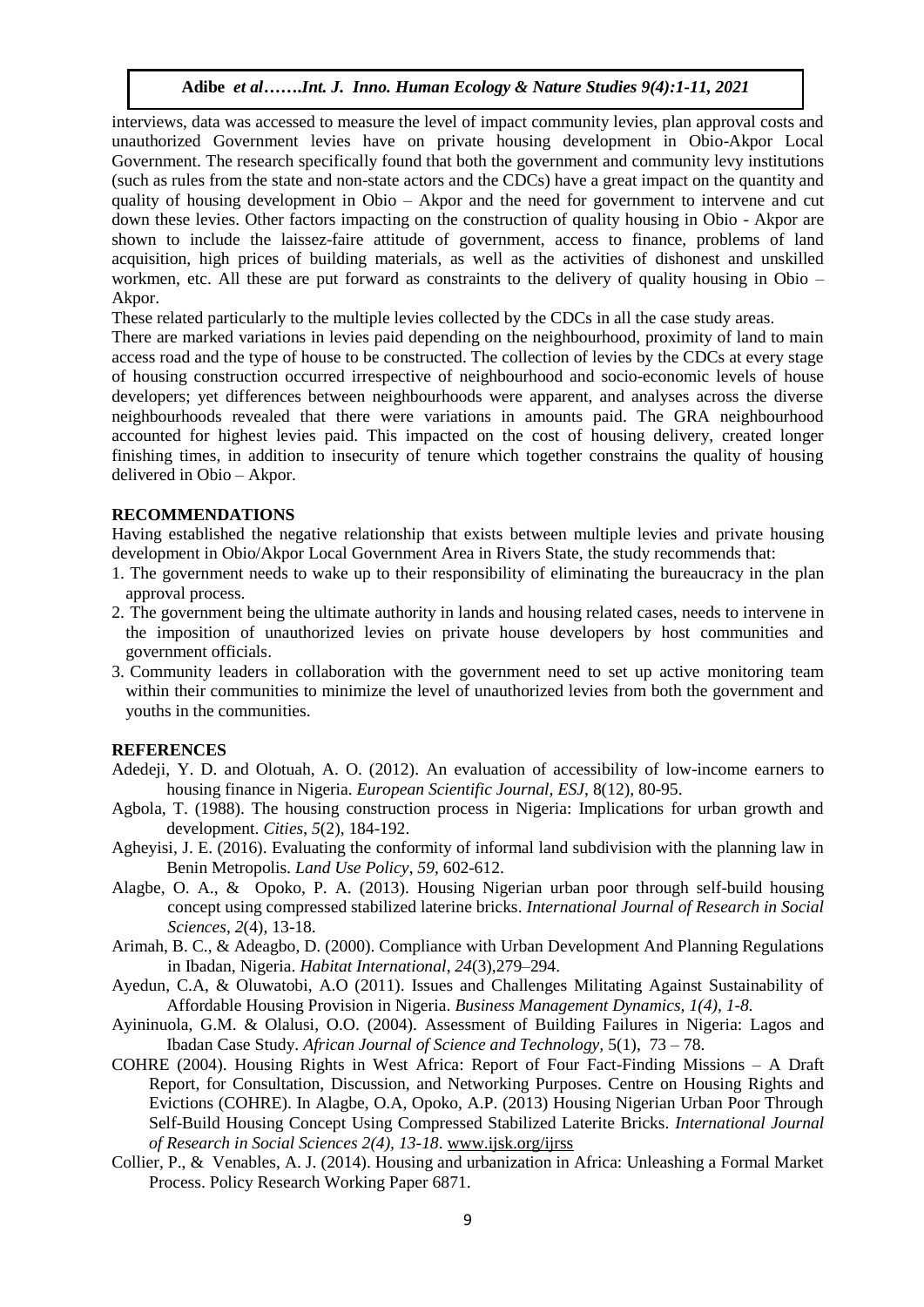- Ede, A. N. (2013). Building collapse in Nigeria: The trend of casualties the last decade (2000-2010). *International Journal of Civil and Environmental Engineering*, 10(6), 32-36.
- Ekhaese E. N. (2011). Domestic Architecture in Benin City: A Study of Continuity and Change, an unpublished Ph.D. Thesis in the Department of Architecture, School of Environmental Science, Covenant University, Ota, Ogun State, Nigeria.
- Federal Government of Nigeria (2012), *National Housing Policy, Federal Ministry of Lands*, Housing and Urban Development, Abuja. In Mukhtar, M.M, Amirudin, R. andMohamad, I. (2016)."Housing delivery problems in developing countries: a case study of Nigeria. *Journal of Facilities Management,* 14(4), 315 – 329.
- Federal Republic of Nigeria (1991), National Housing Policy, February 1991.
- Federal Government of Nigeria (FGN, 2004). National Housing Policy Draft, Federal Ministry of Works and Housing, Abuja.
- Fiadzo, E. (2004). Estimating the determinants of housing quality: The case of Ghana (No. 6). Joint Centre for Housing Studies, Graduate School of Design [and] John F. Kennedy School of Government, Harvard University.
- Ikejiofor, U. (1997). The Private Sector and Urban Housing Production Process in Nigeria: A Study of Small-Scale Landlords in Abuja. *Habitat International*, *21*(4), 409-425.
- Ikejiofor, U. (2006). Equity in informal land delivery: Insights from Enugu, Nigeria. *Land use policy*, *23*(4), 448-459.
- Jaglin, S. (2014). Regulating service delivery in southern cities: rethinking urban heterogeneity.
- Mabogunje, A. L. (2010). Land reform in Nigeria: progress, problems and prospects. In *Annual Conference on Land Policy and Administration*.
- Makinde, O.O. (2013). Housing delivery system need and demand. *Journal of Environmental Development and Sustainability*. 16 (1), 49-69.
- Marx, C. (2009). Conceptualising the Potential of Informal Land Markets to Reduce Urban Poverty. *International Development Planning Review*, *31*(4), pp. 335-353.
- Mason, J. (2002). *Qualitative Researching* (2nd ed.). London: SAGE Publications Ltd.
- Morakinyo, K. O, Okunola, A. S. & Odewande, A. (2014) An Assessment of Housing Infrastructural Provision in Public Housing: A Case Study of Bashorun Housing Estate Akobo, Ibadan Oyo State, Nigeria. *Civil and Environmental Research, 6 (12), 117-126*.
- Mukhtar, M.M, Amirudin, R. & Mohamad, I. (2016). Housing delivery problems in developing countries: a case study of Nigeria. *Journal of Facilities Management,* 14(4), 315 – 329.
- Ndubueze, O. J. (2009). Urban housing affordability and housing policy dilemmas in Nigeria (Doctoral dissertation, University of Birmingham).
- Nigerian Observer. (2017) [http://nigerianobservernews.com/2017/02/ban-cdas-oba-ewuare-ii-wants](http://nigerianobservernews.com/2017/02/ban-cdas-oba-ewuare-ii-wants-speedy-passage-of-bill/#.WOX5kGegvX4)[speedy-passage-of-bill/#.WOX5kGegvX4](http://nigerianobservernews.com/2017/02/ban-cdas-oba-ewuare-ii-wants-speedy-passage-of-bill/#.WOX5kGegvX4)
- Nubi, T. O. (2000). Housing Finance in Nigeria: Need for Re-Engineering. *Ideal Habitat Cooperative*.
- Obuah, E. (2010). Combatting Corruption in Nigeria: The Nigerian Economic and Financial Crimes (EFCC). *African Studies Quarterly*, 12(1), 17-26.
- Oduwaye, L. (2006) Citizenship Participation in Environmental Planning and Management in Nigeria: Suggestions, *Journal of Human Ecology,* 20 (1), 43-48
- Ogu, V. I. (1999). Housing Enablement in a Developing World City: The Case Study Of Benin City, Nigeria. *Habitat International*, *23*(2), 231-248.
- Ogu, V. I., and Ogbuozobe, J. E. (2001). Housing Policy in Nigeria: Towards Enablement of Private Housing Development. *Habitat International*, *25*(4), 473-492.
- Okonjo-Iweala, N. (2014). Unleashing the Housing Sector in Nigeria and in Africa. In *6th Global Housing Finance Conference*.
- Olayiwola, L.M., Adeleye, O., & Ogunshakin, L. (2005). Public housing delivery in Nigeria: problems and challenges XXXIII IAHS. World congress on Housing Transforming Housing Environments through the Design September 27-30, Pretoria South Africa.
- Olomola, A.O. (1999). Pre-1929 history of town planning in Lagos. In: Urban and Regional Planning in Nigeria: A book of Reading. A.M. Olaseni (Ed). NITP Lagos.
- Omuta, G. E. D. (1986). Minimum versus affordable environmental standards in third world cities. *Cities, 3*(1), 58-71.